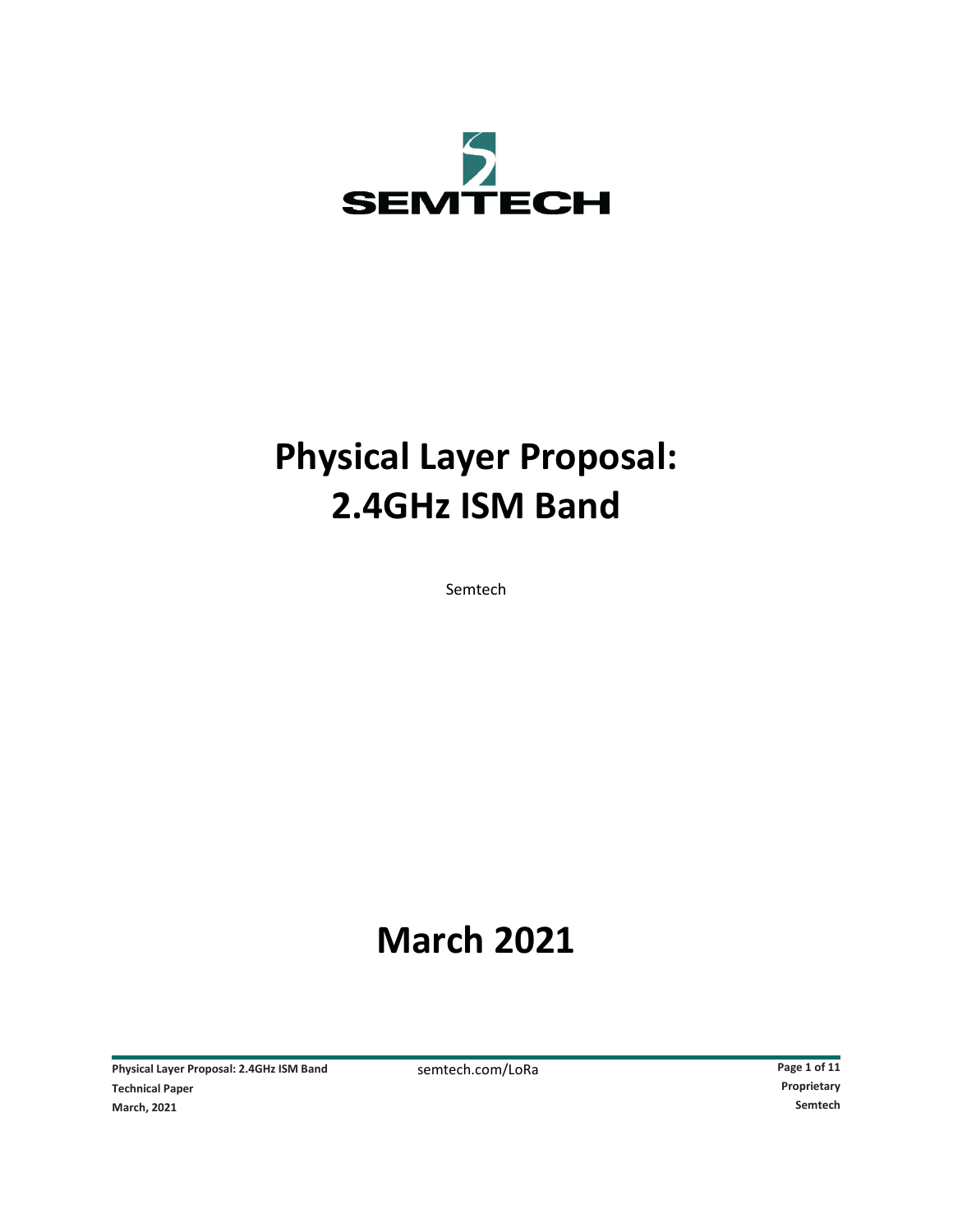# **Overview**

To provide a low-cost, worldwide, single bill-of-materials solution for LoRa® operation, Semtech proposes a physical layer for the 2.4GHz global ISM band with the emulation of a LoRaWAN® protocol through an additional set of regional parameters.

For ease of understanding and application, we present the proposed parameters in exactly the same format as a conventional set of regional parameters, herein referred to as ISM2400.

**Note:** LoRa at 2.4GHz is not a project supported by the LoRa Alliance® or any LoRaWAN protocol projects within its working groups.

# **The 2.4GHz Regional Parameters: ISM2400**

# ISM2400 Preamble Format

The following synchronization words should be used:

| <b>Modulation</b> | Sync word | <b>LoRa DR</b> | Preamble length |
|-------------------|-----------|----------------|-----------------|
| LoRa              | 0x21      | DRO-DR5        | 8 symbols       |
|                   |           | DR6-DR7        | 12 symbols      |
| <b>FLRC</b>       | TBD       | TBD            | TBD             |

### ISM2400 Frequencies

In principle, network channels can be attributed by the network operator; however, the following three default channels must be implemented. These are shown in the diagram below, together with the other frequently-occupied channels in the 2.4 GHz ISM band. Wi-Fi channels 1, 6, and 11 are shown in red and BLE advertising channels shown in blue (all frequencies are in MHz).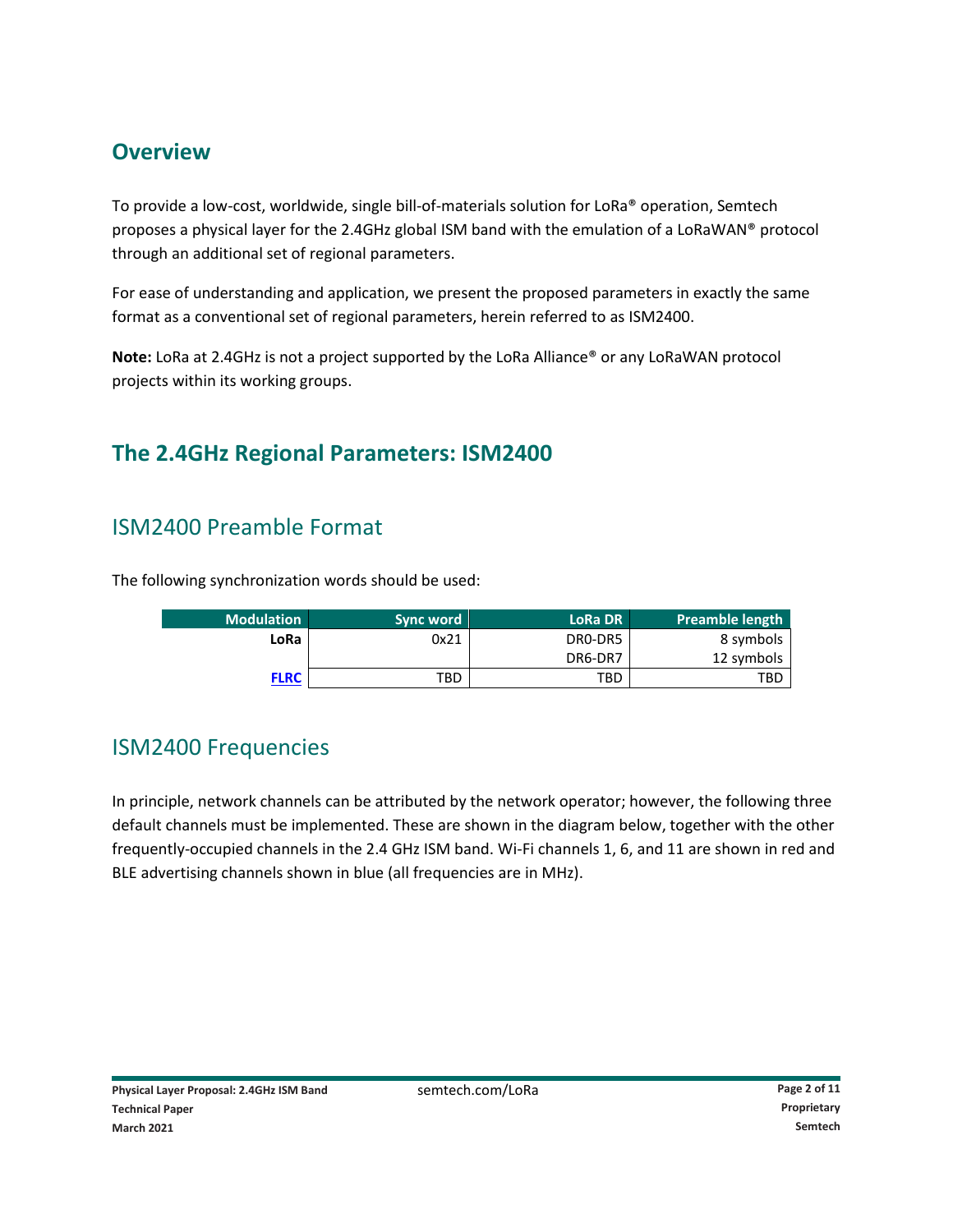

#### **Figure 1: Default Channels that Must Be Implemented**

The end device must be capable of operating on these channels and the gateways should receive on them continuously.

The table below shows the ISM2400 default channels:

| <b>Modulation</b> | <b>Bandwidth [kHz]</b> | Channel Frequency [MHz] | <b>LoRa DR</b> | <b>Nb Channels</b> | Duty cycle |
|-------------------|------------------------|-------------------------|----------------|--------------------|------------|
| LoRa              | 812                    | 2403<br>2425            | DRO to DR7     |                    | TBC        |
|                   |                        | 2479                    |                |                    |            |

ISM2400-compatible end devices shall be capable of operating in the 2400 to 2480MHz frequency band and shall feature a channel data structure to store the parameters of at least 16 channels. The channel data structure corresponds to a frequency and the corresponding set of data rates usable on that frequency.

The first three channels correspond to 2403, 2425, and 2479MHz / DR0 to DR7. They must be implemented in every end device. These default channels cannot be modified through the *NewChannelReq* command; this guarantees a minimal common channel set among end devices and network gateways.

The following table lists the frequencies that shall be used by end devices to broadcast the *JoinReq* message. The JoinReq message transmit duty-cycle shall follow the rules described in the *Retransmissions back-off* chapter of the [LoRaWAN specification document.](https://lora-alliance.org/resource_hub/lorawan-specification-v1-1/)

The following table shows the ISM2400 JoinReq Channel List: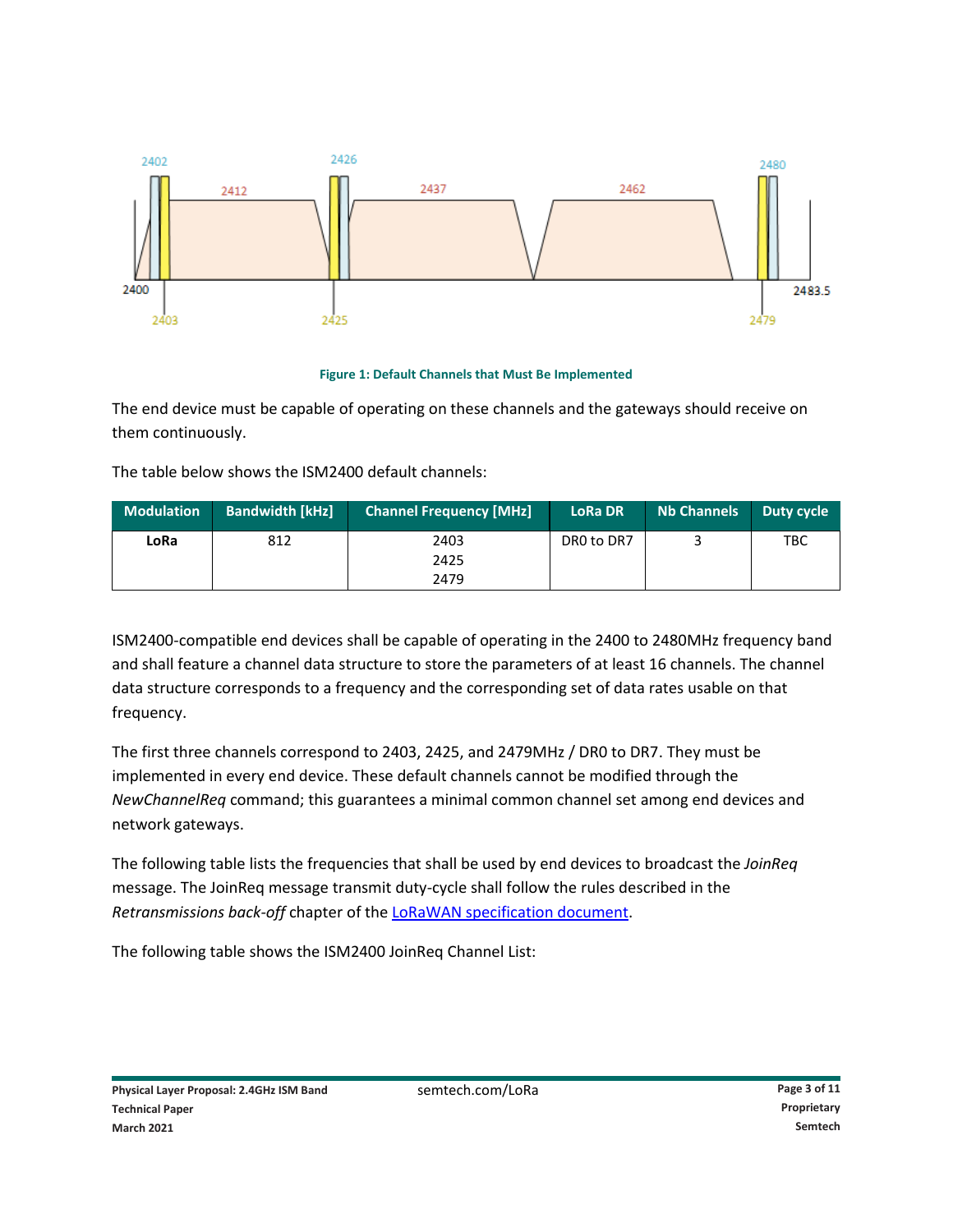| <b>Modulation</b> | <b>Bandwidth [kHz]</b> | <b>Channel Frequency [MHz]</b> | <b>LoRa DR</b> | <b>Nb Channels</b> |
|-------------------|------------------------|--------------------------------|----------------|--------------------|
| LoRa              | 812                    | 2403                           | $DR0 - DR7$    |                    |
|                   |                        | 2425                           |                |                    |
|                   |                        | 2479                           |                |                    |

# ISM2400 Data Rate and End Device Output Power encoding

There is no dwell time limitation for the ISM2400 PHY layer. Therefore, the *TxParamSetupReq* MAC command MUST be implemented in ISM2400 devices.

|  |  |  | The following encoding is used for data rate (DR) and end device EIRP (TXPower) in the ISM2400 band: |  |  |
|--|--|--|------------------------------------------------------------------------------------------------------|--|--|
|  |  |  |                                                                                                      |  |  |
|  |  |  |                                                                                                      |  |  |

| <b>Data Rate</b> | <b>Configuration</b> | <b>Indicative</b><br>physical bit<br>rate [bit/s] |
|------------------|----------------------|---------------------------------------------------|
| n                | LoRa: SF12 / 812kHz  | 1.2k                                              |
| 1                | LoRa: SF11 / 812kHz  | 2.1k                                              |
| 2                | LoRa: SF10 / 812kHz  | 3.9k                                              |
| 3                | LoRa: SF9 / 812kHz   | 7.1k                                              |
| 4                | LoRa: SF8 / 812kHz   | 12.7k                                             |
| 5                | LoRa: SF7 / 812kHz   | 22.2k                                             |
| 6                | LoRa: SF6 / 812kHz   | 38k                                               |
| 7                | LoRa: SF5 / 812kHz   | 63k                                               |
| 815              | RFU                  |                                                   |

EIRP refers to the Equivalent Isotropically Radiated Power in dBm, which is the radiated output power associated with an isotropic antenna radiating power equally in all directions, and whose gain is expressed in dBi. The following table shows the EIRP values that correspond with different TXPower levels

| <b>TXPower</b> | <b>Configuration</b><br>(EIRP) |
|----------------|--------------------------------|
| 0              | Max EIRP                       |
| 1              | Max EIRP – 2dB                 |
| 2              | Max EIRP - 4dB                 |
| 3              | Max EIRP - 6dB                 |
| 4              | Max EIRP - 8dB                 |
| 5              | Max EIRP - 10dB                |
| 6              | Max EIRP - 12dB                |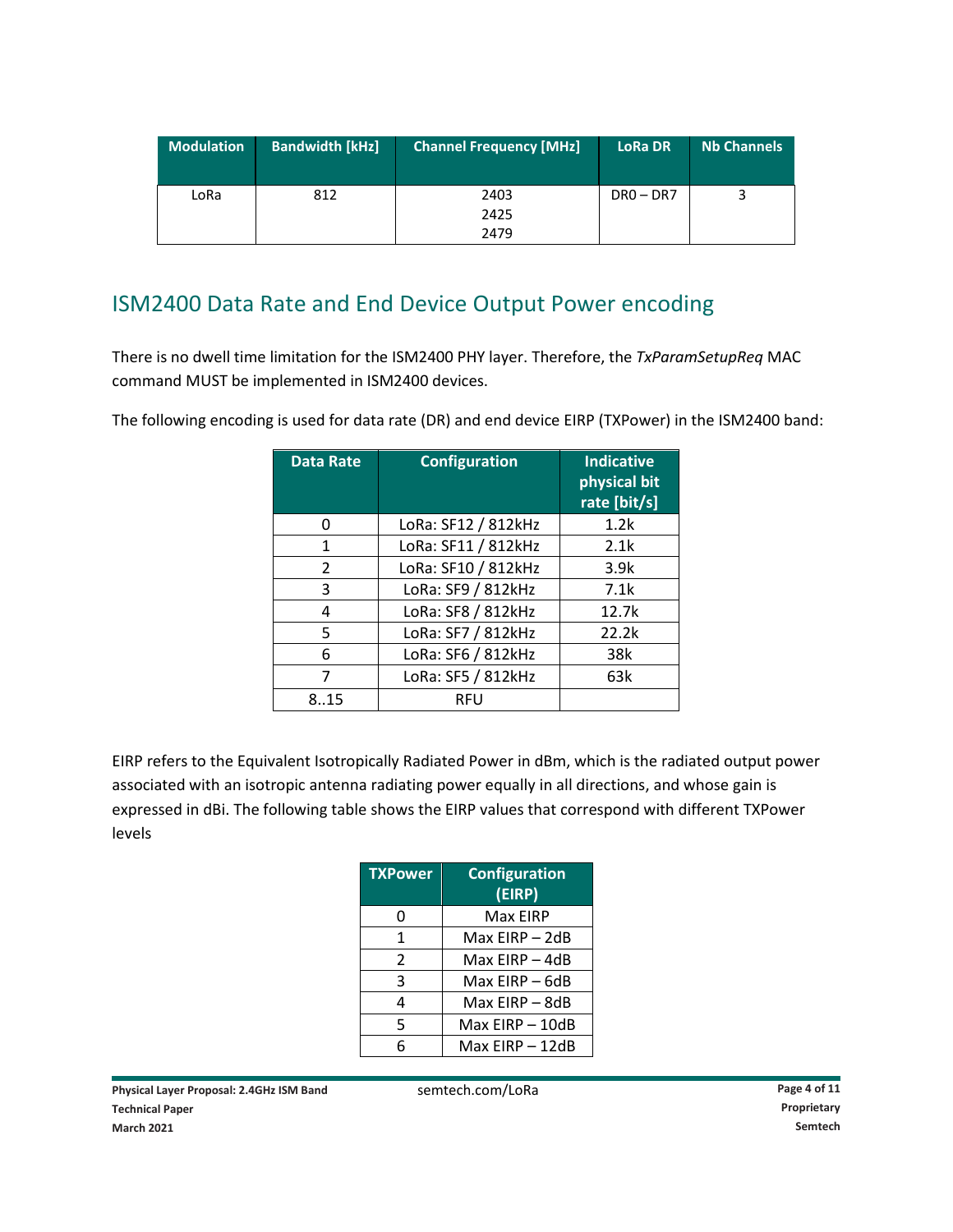|     | Max $EIRP - 14dB$ |
|-----|-------------------|
| 815 | RFU               |

By default *Max EIRP* shall be +10dBm to guarantee initial compliance worldwide. The maximum EIRP can be modified by the network server through the *TxParamSetupReq* MAC command. It should be used by both the end device and the network server once *TxParamSetupReq* is acknowledged by the device via *TxParamSetupAn*s.

If the end device cannot achieve +10dBm EIRP, the device's maximum EIRP should be communicated to the network server using an out-of-band channel during the end device commissioning process.

# ISM2400 JoinAccept CFList

The ISM2400 regional parameters implement an optional channel frequency list (**CFlist**) of 16 octets in the *JoinAccept* message.

In this case, the **CFList** is a list of five channel frequencies for the channels three to seven, whereby each frequency is encoded as a 24-bit unsigned integer (three octets). All of these channels are usable for DR0 to DR7 812 kHz LoRa modulation. The list of frequencies is followed by a single **CFListType** octet, for a total of 16 octets. The **CFListType** SHALL be equal to zero (0) to indicate that the **CFList** contains a list of frequencies.

| Size (bytes)  |                      |          |          |          |          |            |
|---------------|----------------------|----------|----------|----------|----------|------------|
| <b>CFList</b> | Freg Ch <sub>3</sub> | Freg Ch4 | Freg Ch5 | Freg Ch6 | Freg Ch7 | CFListType |

The actual channel frequency in Hz is (200 x Frequency), whereby values representing frequencies below 200MHz are reserved for future use. This allows setting the frequency of a channel anywhere between 200MHz to 3.35GHz in 200Hz steps. Unused channels have a frequency value of 0. The **CFList** is optional and its presence can be detected by the length of the JoinAccept message. If present, the **CFList** shall replace all the previous channels stored in the end device, apart from the three default channels. The newly-defined channels are immediately enabled and usable by the end device for communication.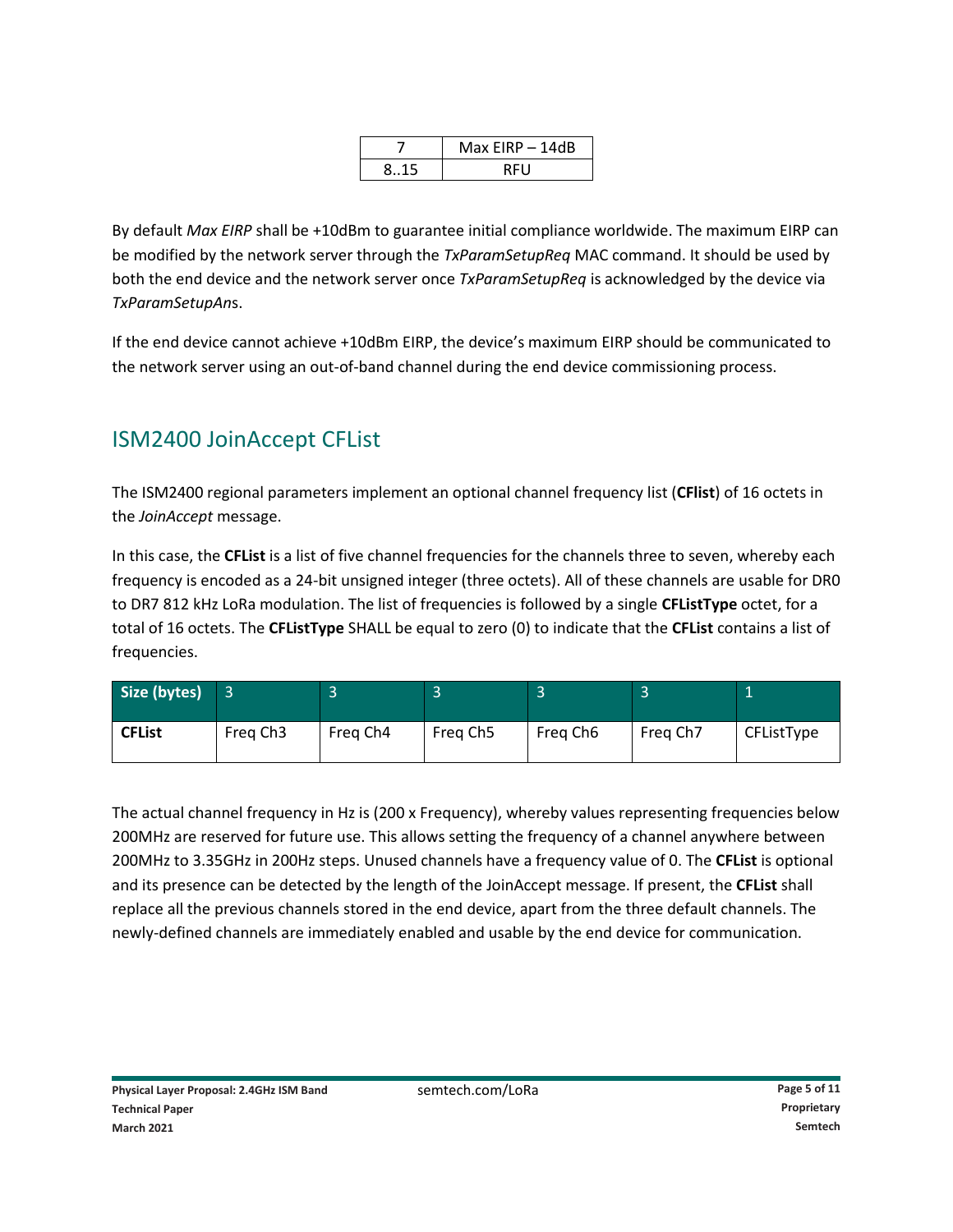# Frequency Encoding in MAC Commands

The MAC commands *NewChannelReq*, *RxParamSetupReq*, *BeaconFreqReq* and *PingSlotChannelReq* all contain a three-byte field (**Freq**) encoding a frequency.

For the ISM2400 region, the following encoding must be used: The frequency (**Freq**) field is a 24-bit unsigned integer. The actual channel frequency in Hz is (200 x **Freq**), whereby values representing frequencies below 200MHz are reserved for future use. This allows setting the frequency of a channel anywhere between 200MHz to 3.35GHz in 200Hz steps.

The ISM2400 regional parameters only support a maximum of 16 channels. When the **ChMaskCntl** field is 0, the **ChMask** field individually enables/disables each of the 16 channels. The table below provides the **ChMaskCntl** values.

| <b>ChMaskCntl</b> | <b>ChMask applies to</b>                      |
|-------------------|-----------------------------------------------|
| O                 | Channels 0 to 15                              |
| 1                 | <b>RFU</b>                                    |
|                   |                                               |
| 4                 | <b>RFU</b>                                    |
| 5                 | <b>RFU</b>                                    |
| 6                 | All channels ON                               |
|                   | The device SHALL enable all currently defined |
|                   | channels independently of the ChMask field    |
|                   | value.                                        |
|                   | RFU                                           |

If the **ChMaskCntl** field value is one of the values meaning RFU, the end device SHALL reject the command and unset the *Channel mask ACK* bit in its response.

### ISM2400 Maximum Payload Size

The maximum **MACPayload** size length (**M**) is indicated in the following table. It is derived from a limitation of the PHY layer and depends on the effective modulation rate used, taking into account a possible repeater encapsulation layer. The maximum application payload length in the absence of the optional **FOpt control** field (**N**) is also given (for information purposes only). The value of **N** MAY be smaller if the **FOpt** field is not empty:

| Data Rate                                | М                |              |
|------------------------------------------|------------------|--------------|
| Physical Layer Proposal: 2.4GHz ISM Band | semtech.com/LoRa | Page 6 of 11 |
| <b>Technical Paper</b>                   |                  | Proprietary  |
| <b>March 2021</b>                        |                  | Semtech      |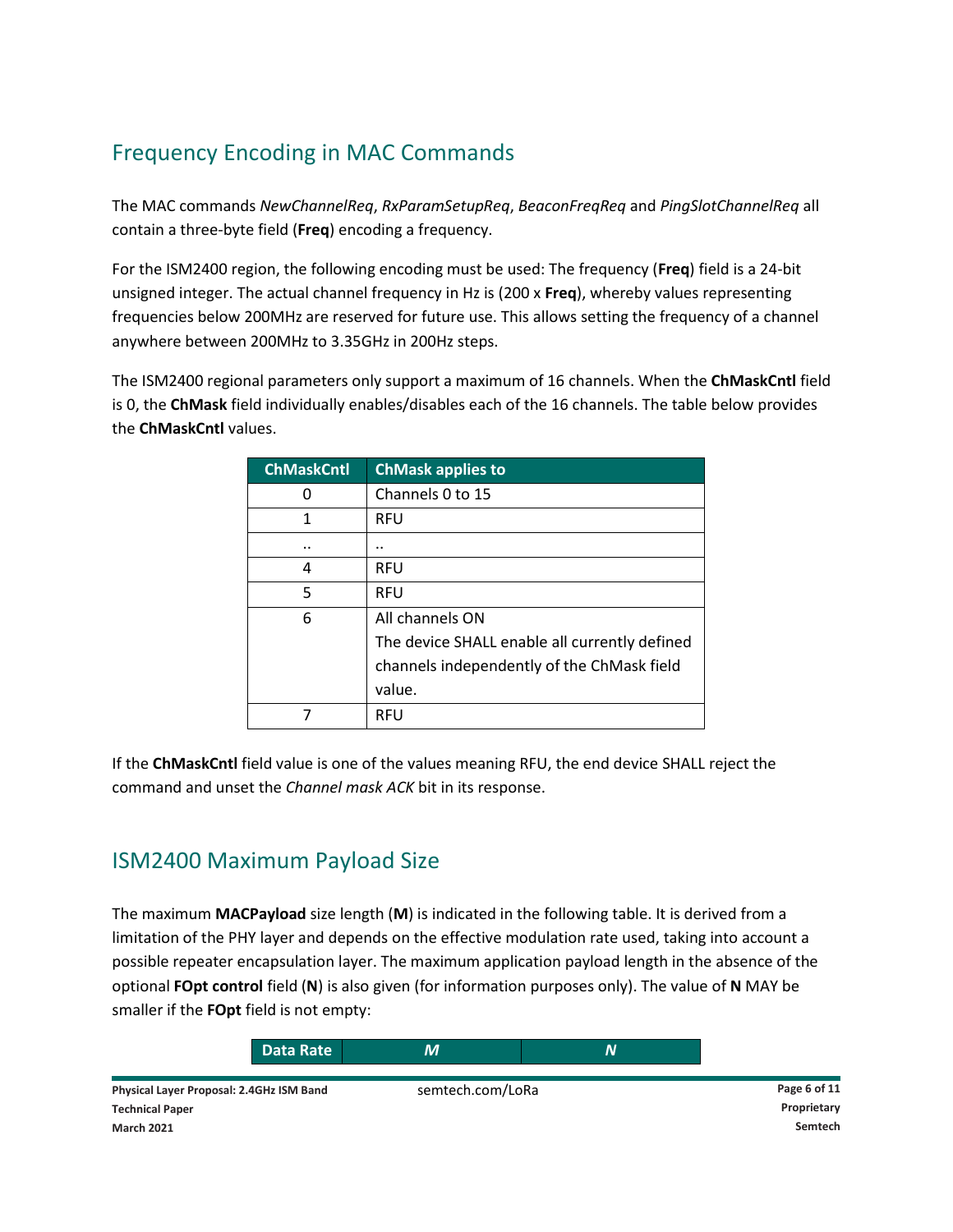|      | 59          | 51  |  |
|------|-------------|-----|--|
| 1    | 123         | 115 |  |
| 2    | 228         | 220 |  |
| 3    | 228         | 220 |  |
|      | 228         | 220 |  |
| 5    | 228         | 220 |  |
| 6    | 228         | 220 |  |
|      | 228         | 220 |  |
| 8:15 | Not defined |     |  |

*If the end device will never operate with a repeater*, then the maximum application payload length in the absence of the optional **FOpt control** field should be as indicated:

| <b>Data Rate</b> | M           | N <sub>1</sub> |  |  |
|------------------|-------------|----------------|--|--|
| 0                | 59          | 51             |  |  |
| 1                | 123         | 115            |  |  |
| 2                | 248         | 240            |  |  |
| 3                | 248         | 240            |  |  |
| 4                | 248         | 240            |  |  |
| 5                | 248         | 240            |  |  |
| 6                | 248         | 240            |  |  |
| 7                | 248         | 240            |  |  |
| 8:15             | Not defined |                |  |  |

#### ISM2400 Receive Windows

The RX1 receive window uses the same channel as the preceding uplink. The data rate is a function of the uplink data rate and the **RX1DROffset**, as given in the following table. The allowed values for **RX1DROffset** are in the [0:5] range. Values in the [6:7] range are reserved for future use. The table below shows the ISM2400 downlink RX1 data rate mapping.

| <b>RX1DROffset</b> | 0                                |                 |                 |                 |                  |                 |
|--------------------|----------------------------------|-----------------|-----------------|-----------------|------------------|-----------------|
| Upstream data rate | Downstream data rate in RX1 slot |                 |                 |                 |                  |                 |
| DR <sub>0</sub>    | DR <sub>0</sub>                  | DR0             | DR <sub>0</sub> | DR <sub>0</sub> | D <sub>R</sub> O | DR <sub>0</sub> |
| DR <sub>1</sub>    | DR <sub>1</sub>                  | DR <sub>0</sub> | DR <sub>0</sub> | DR <sub>0</sub> | D <sub>R</sub> O | DR <sub>0</sub> |
| DR <sub>2</sub>    | DR <sub>2</sub>                  | DR <sub>1</sub> | DR <sub>0</sub> | DR <sub>0</sub> | D <sub>R</sub> O | DR <sub>0</sub> |

Physical Layer Proposal: 2.4GHz ISM Band<br>
Semtech.com/LoRa **Page 7** of 11 **Technical Paper Proprietary March 2021 Semtech**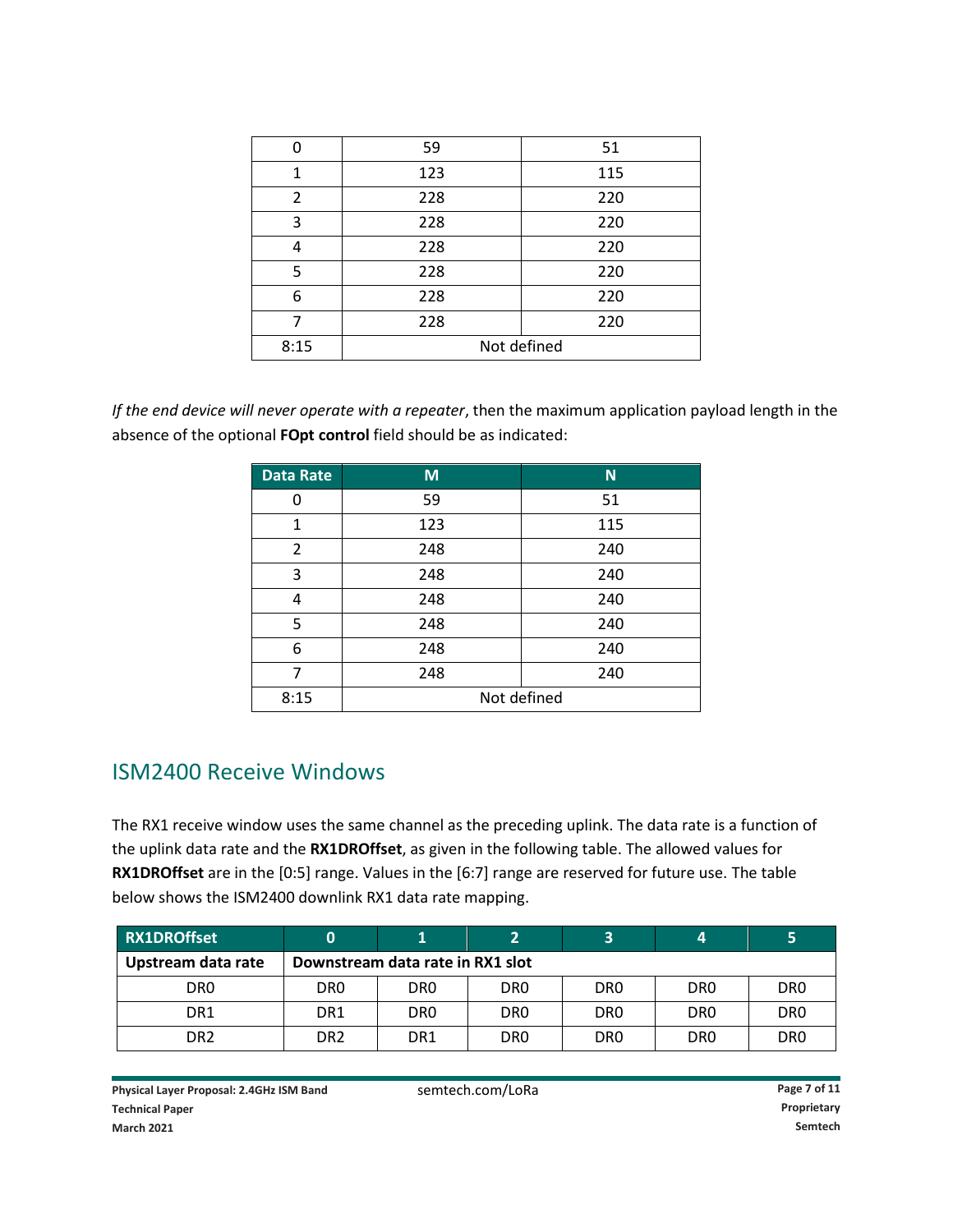| <b>RX1DROffset</b> | 0                                |                 |                 |                 | 4                | 5                |
|--------------------|----------------------------------|-----------------|-----------------|-----------------|------------------|------------------|
| Upstream data rate | Downstream data rate in RX1 slot |                 |                 |                 |                  |                  |
| DR <sub>3</sub>    | DR <sub>3</sub>                  | DR <sub>2</sub> | DR <sub>1</sub> | DR <sub>0</sub> | D <sub>R</sub> O | D <sub>R</sub> O |
| DR4                | DR4                              | DR <sub>3</sub> | DR <sub>2</sub> | DR <sub>1</sub> | D <sub>R</sub> O | D <sub>R</sub> O |
| DR5                | DR <sub>5</sub>                  | DR4             | DR <sub>3</sub> | DR <sub>2</sub> | DR <sub>1</sub>  | DR <sub>0</sub>  |
| DR <sub>6</sub>    | DR <sub>6</sub>                  | DR <sub>5</sub> | DR4             | DR <sub>3</sub> | DR <sub>2</sub>  | DR1              |
| DR7                | DR7                              | DR <sub>6</sub> | DR <sub>5</sub> | DR4             | DR <sub>3</sub>  | DR <sub>2</sub>  |

The RX2 receive window uses a fixed frequency and data rate. The default parameters are 2423MHz / DR0 (SF12, 812kHz)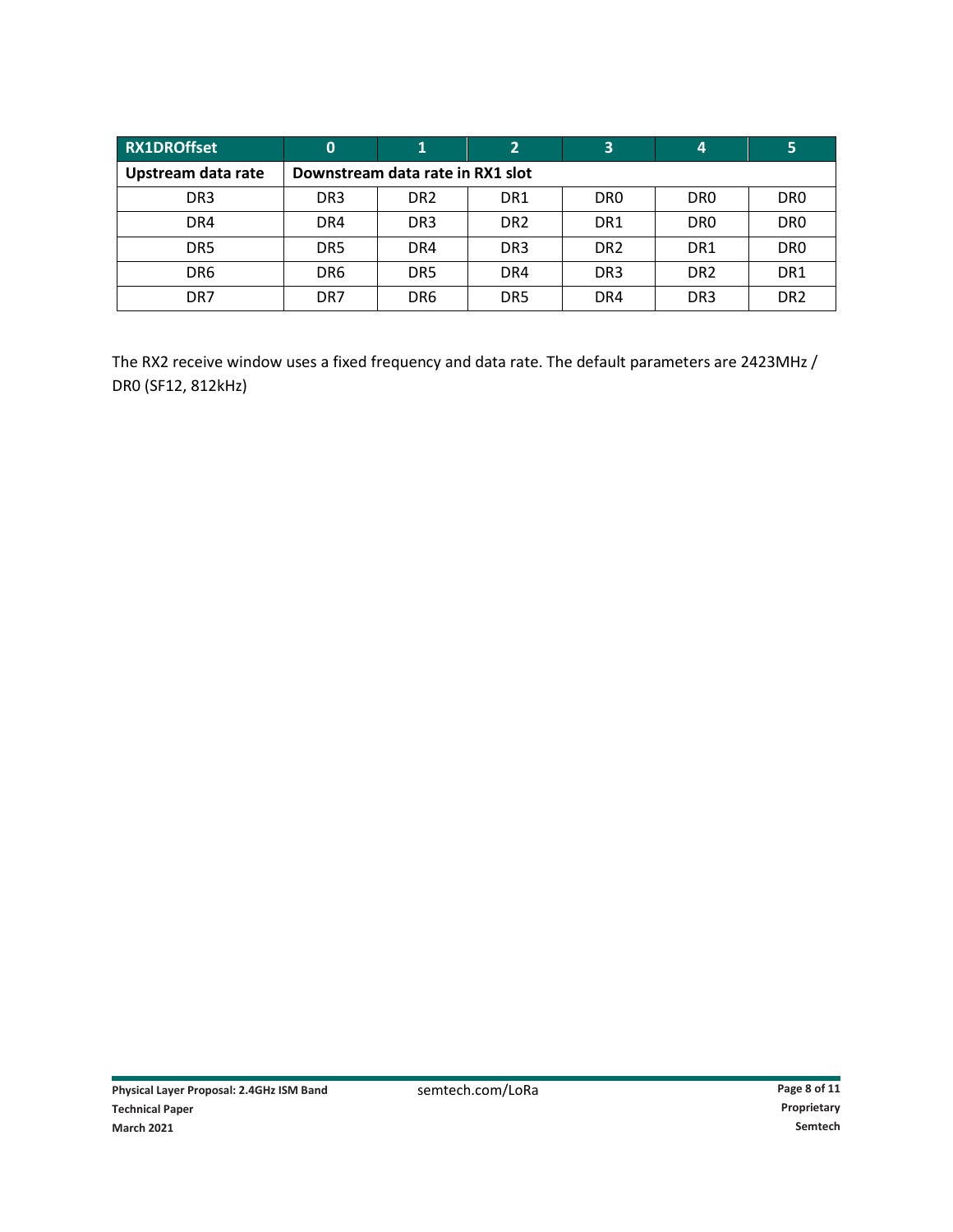# ISM2400 Class B Beacon and Default Downlink Channel

| <b>DR</b>              |              | Corresponds to SF12 spreading factor with 812 kHz BW       |
|------------------------|--------------|------------------------------------------------------------|
| <b>CR</b>              |              | Coding rate = $4/5$                                        |
| <b>Signal polarity</b> | Non-inverted | As opposed to normal downlink traffic, which uses inverted |
|                        |              | signal polarity                                            |

The beacons SHALL be transmitted using the following settings

The beacon frame content is:

| Size (bytes)      |            |      |            |                      |            |            |
|-------------------|------------|------|------------|----------------------|------------|------------|
| <b>BCNPayload</b> | <b>RFU</b> | Time | <b>CRC</b> | Gateway-<br>specific | <b>RFU</b> | <b>CRC</b> |

The beacon default *broadcast* frequency is 2424MHz.

The Class B default downlink *pingSlot* frequency is 2424MHz

### ISM2400 Default Settings

The following parameters are recommended values for the ISM2400 band.

| <b>RECEIVE_DELAY1</b> | 1 <sub>s</sub>                                     |
|-----------------------|----------------------------------------------------|
| <b>RECEIVE DELAY2</b> | 2 s (MUST be RECEIVE DELAY1 + 1s)                  |
| JOIN ACCEPT DELAY1    | 5 <sub>s</sub>                                     |
| JOIN ACCEPT DELAY2    | 6 s                                                |
| MAX_FCNT_GAP          | 16384                                              |
| ADR_ACK_LIMIT         | 64                                                 |
| <b>ADR_ACK_DELAY</b>  | 32                                                 |
| <b>ACK TIMEOUT</b>    | $2 +/- 1$ s (random delay between 1 and 3 seconds) |

If the actual parameter values implemented in the end device are different from these default values (for example the end device uses a longer RECEIVE\_DELAY1 and RECEIVE\_DELAY2 latency), those parameters MUST be communicated to the network server using an out-of-band channel during the end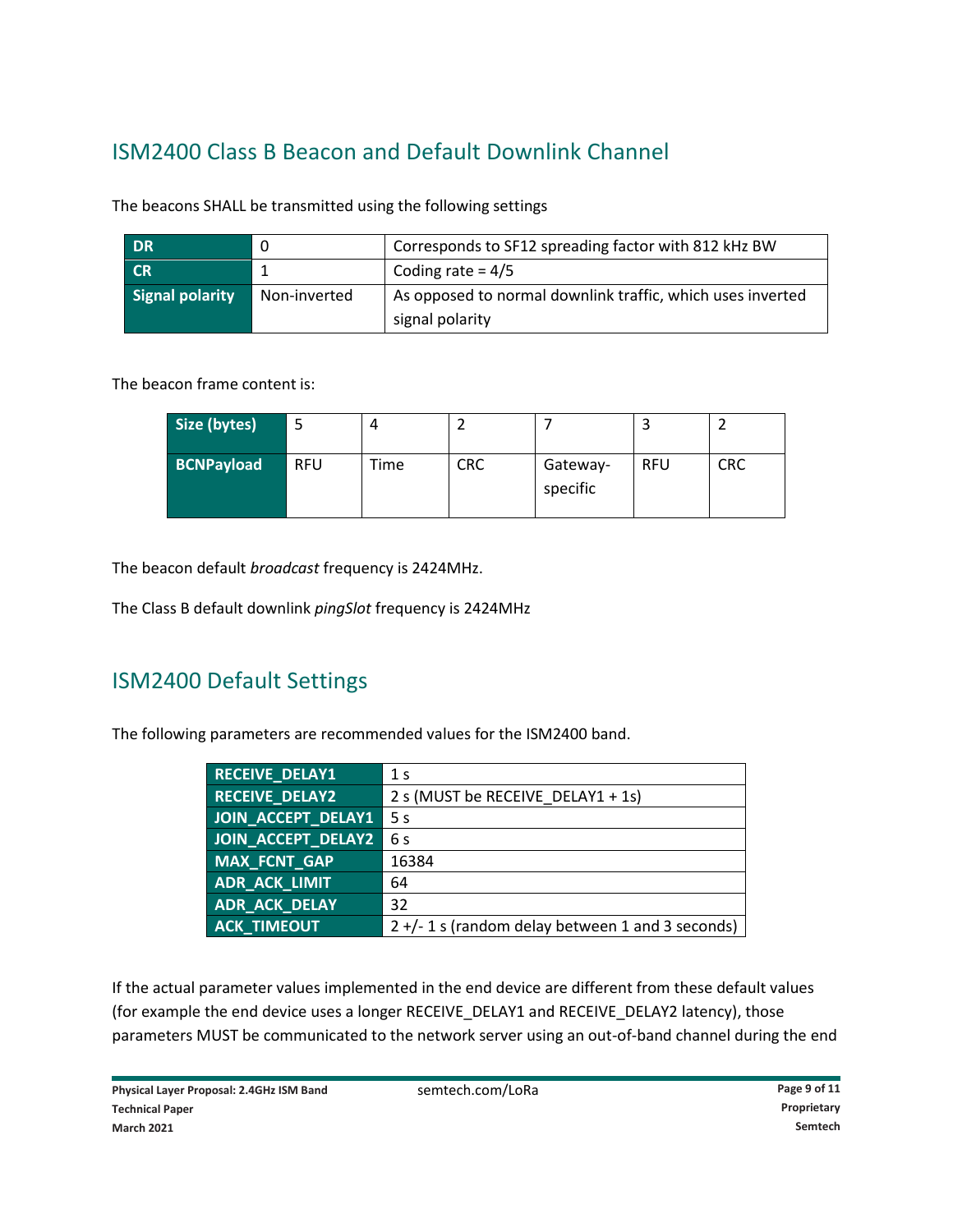device commissioning process. The network server may not accept parameters different from those default values.